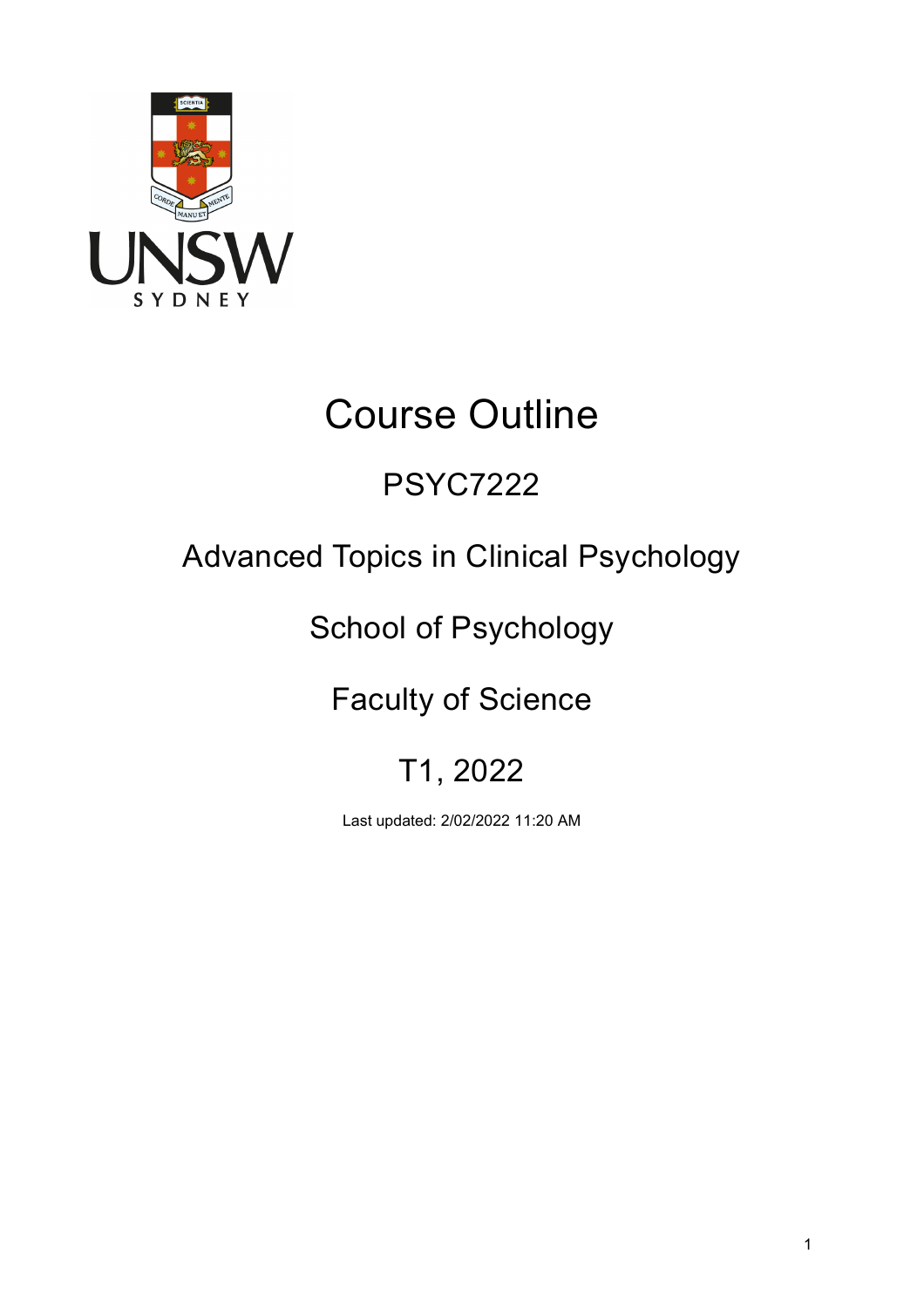## **1. Staff**

| <b>Position</b>                  | <b>Name</b>                          | <b>Email</b>                             | <b>Consultation times</b><br>and locations | <b>Contact</b><br><b>Details</b> |
|----------------------------------|--------------------------------------|------------------------------------------|--------------------------------------------|----------------------------------|
| Course<br>Convenor<br>& Lecturer | Dr Chien Hoong<br>Gooi               | c.gooi@unsw.edu.au                       | By appointment<br>Mathews 805              | Email                            |
| Lecturer                         | Prof Angela<br>Nickerson             | a.nickerson@unsw.edu.au                  | By appointment<br>Mathews 1101A            | Email                            |
| Lecturer                         | <b>Prof Richard</b><br><b>Bryant</b> | r.bryant@unsw.edu.au                     | By appointment<br>Mathews 1106             | Email                            |
| Lecturer                         | <b>Tony Merritt</b>                  | Tony@sydneyclinicalpsychology.<br>com.au | By appointment                             | Email                            |
| Lecturer                         | Peter Walker                         | pete w35@hotmail.com                     | By appointment                             | Email                            |
| Lecturer                         | Alana Scully                         | alana.scully.clinpsych@gmail.co<br>m     | By appointment                             | Email                            |
| Lecturer                         | Dr Erin Kelly                        | erin.k@sydney.edu.au                     | By appointment                             | Email                            |
| Lecturer                         | Dr Ewa Siedlecka                     | ewa.siedlecka@sydney.edu.au              | By appointment                             | Email                            |
| Lecturer                         | Dr Belinda Liddell                   | b.liddell@unsw.edu.au                    | By appointment                             | Email                            |
| Interpreter                      | <b>Amal Ahmed</b>                    | N/A                                      | N/A                                        | N/A                              |
| Interpreter                      | <b>Gheed Al-Damook</b>               | N/A                                      | N/A                                        | N/A                              |

### **2. Course information**

**Units of credit:** 6

**Pre-requisite(s):** PSYC7212, PSYC7224 & PSYC7221

**Teaching times and locations:** [PSYC7222](https://timetable.unsw.edu.au/2022/PSYC7222.html) Timetable

#### **2.1 Course summary**

This course is comprised of workshops in which you will be encouraged to take a strong scientistpractitioner approach, linking conceptual models of the aetiology and maintenance of clinical disorders with empirically-supported clinical interventions. A strong emphasis will be placed on the links between experimental psychology and clinical practice. In this course you will learn about the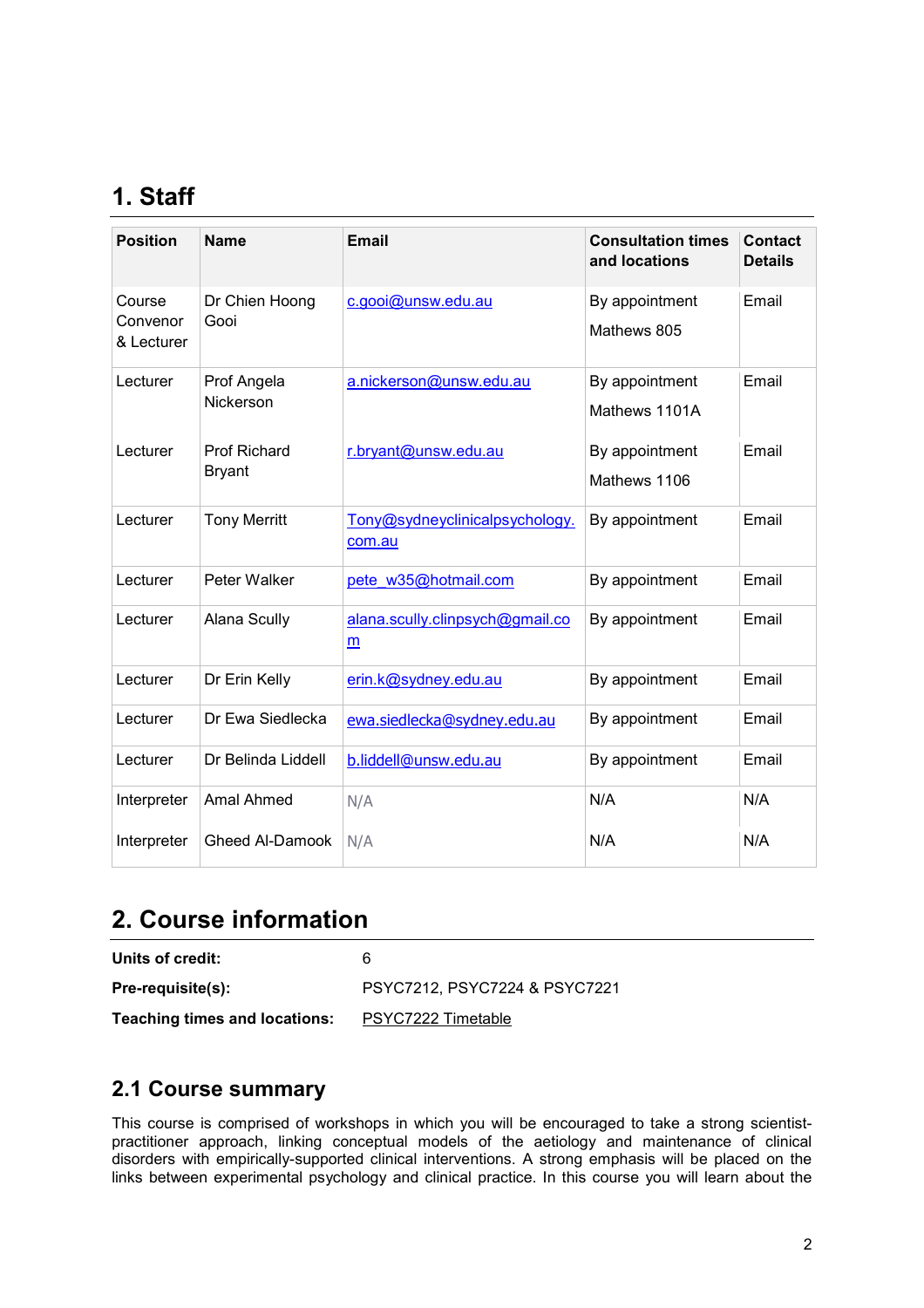clinical skills and procedures that you will need to diagnose, assess and deliver evidence-based treatments for each of the complex psychological conditions covered.

#### **2.2 Course aims**

The core aim of the course is to learn about and develop the relevant clinical skills that will enable you to assess, treat and diagnose clients that present with the complex disorders/clinical presentations that will be covered in the workshops. This course involves an introduction to the theory and practice of several major psychological conditions. Specifically, you will learn about each problem/topic area with reference to: defining features, characteristics, and theory; diagnostic and assessment issues; evidence-based intervention strategies and the treatment outcome literature; procedures for evaluating outcome of interventions; and practical demonstrations of assessment and therapeutic procedures.

### **2.3 Course learning outcomes (CLO)**

At the successful completion of this course the student should be able to:

- 1. Apply advanced psychological knowledge, including theories of psychological disorders, models of health and international taxonomies, to their practice in clinical psychology as it relates to severe and complex mental health issues.
- 2. Apply advanced psychological knowledge to culturally responsive assessment in clinical psychology, including use of assessment processes, development of case formulation and evaluation of client processes, as it relates to severe and complex mental health issues.
- 3. Apply advanced psychological knowledge to culturally responsive interventions in clinical psychology, including selection of interventions, appreciation of contextual issues, and collaboration with other professionals, as it relates to severe and complex mental health issues.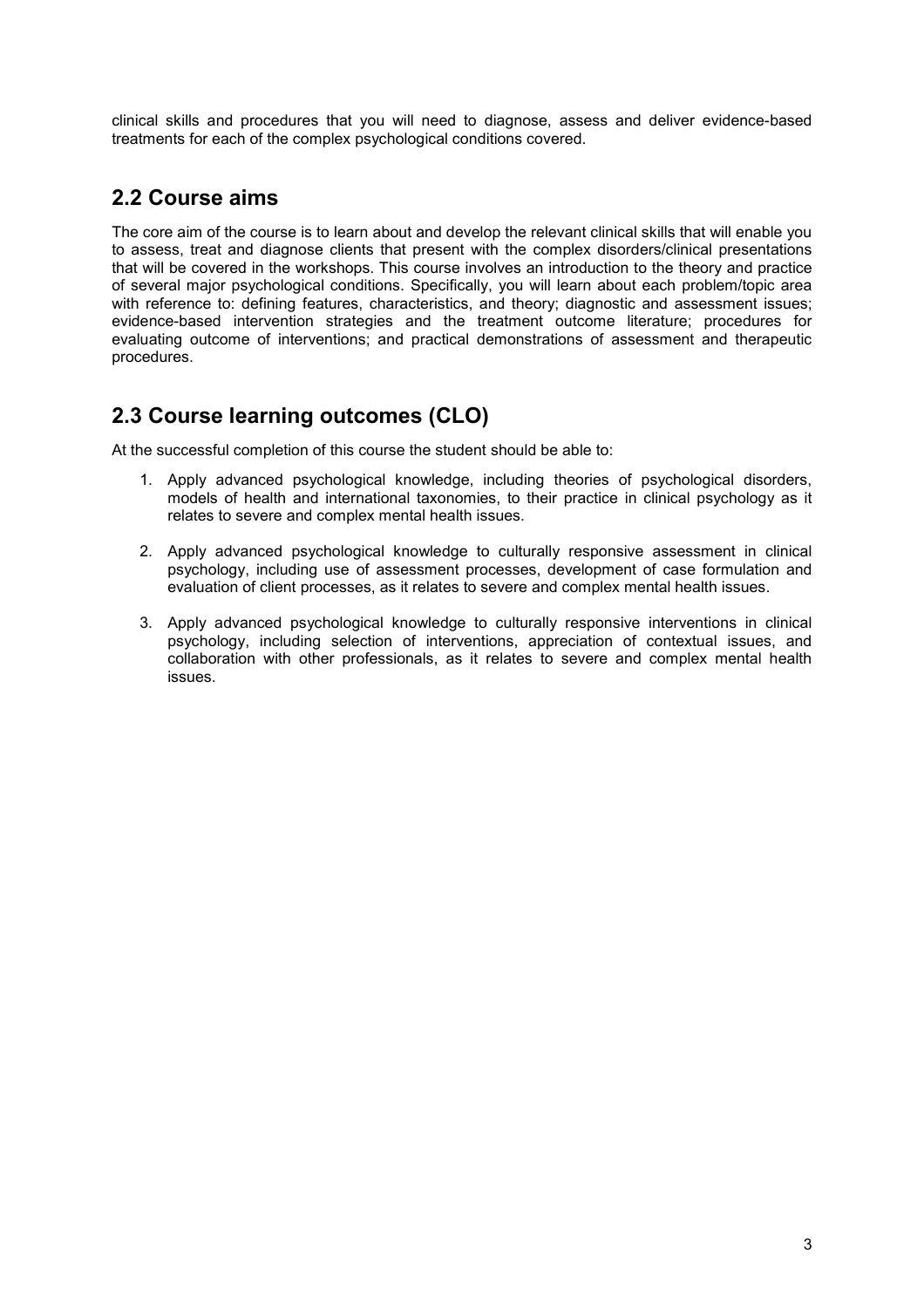|                  | <b>Program Learning Outcomes</b> |                             |               |                  |                             |                                  |                          |
|------------------|----------------------------------|-----------------------------|---------------|------------------|-----------------------------|----------------------------------|--------------------------|
| <b>CLO</b>       | . Knowledge                      | 2. Ethics &<br>Professional | 3. Assessment | 4. Interventions | 5. Research &<br>Evaluation | Communication<br>& Interpersonal | <b>Assessment</b>        |
| $\overline{1}$ . | Workshops                        | Workshops                   | Workshops     | Workshops        | Workshops                   | Workshops                        | Essay, Intervention plan |
| $\overline{2}$ . | Workshops                        | Workshops                   | Workshops     | Workshops        | Workshops                   | Workshops                        | Essay, Intervention plan |
| 3.               | Workshops                        | Workshops                   | Workshops     | Workshops        | Workshops                   | Workshops                        | Essay, Intervention plan |

## **2.4 Relationship between course and program learning outcomes and assessments**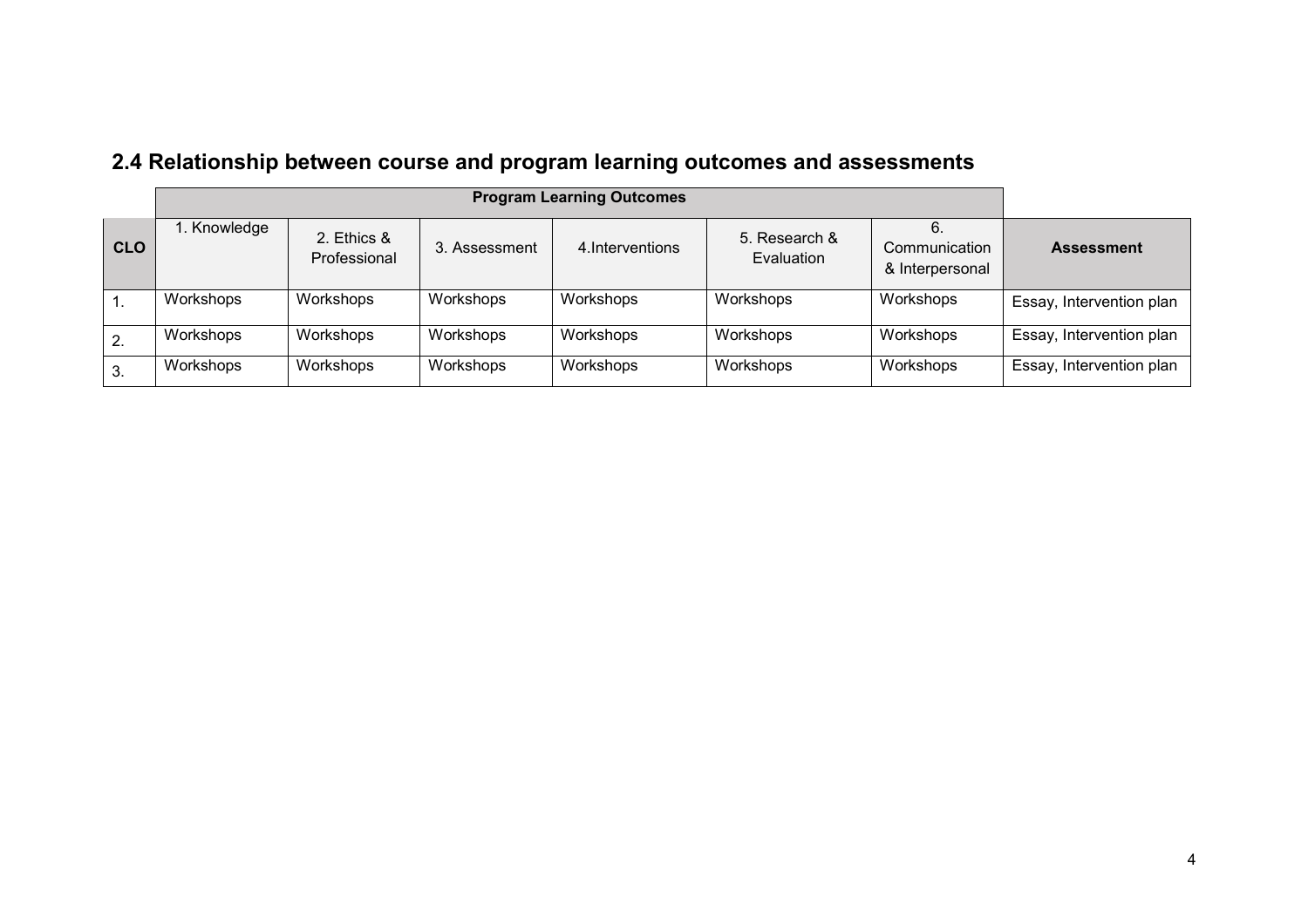## **3. Strategies and approaches to learning**

#### **3.1 Learning and teaching activities**

The clinical workshops in this course will provide advanced training in the assessment, diagnosis and treatment of a range of complex clinical conditions. They follow on, and assume knowledge, from PSYC7212, PSYC7204 and PSYC7221. The scientist-practitioner focus of the course is exemplified by the emphasis on and coverage of both dominant theoretical models and up-to-date developments in evidence-based practice.

To achieve the learning outcomes outlined above, you will need to attend all of the workshops. Attendance is compulsory. The written assignments will provide you with an opportunity to test your understanding of the Learning Outcomes outlined above.

#### **3.2 Expectations of students**

It is expected that students are aware of UNSW Assessment policy and understand how to apply for special consideration if they are unable to complete an assignment/exam due to illness and/or misadventure.

It is expected that students have read through the School of Psychology Student Guide, Program Guide and statement on Inherent Requirements of the Master of Psychology programs on the [Program website.](https://www.psy.unsw.edu.au/postgraduate-coursework/master-psychology-clinical)

All news updates and announcements will be made on the 'Announcements' forum on the Moodle page and/or by email. It is the student's responsibility to check Moodle and their student emails regularly to keep up to date.

Students registered with Equitable Learning Services must contact the Course Convenor immediately if they intend to request any special arrangements for later in the course, or if any special arrangements need to be made regarding access to the course material. An Equitable Learning Plan must be emailed to the course coordinator as soon as they are made available.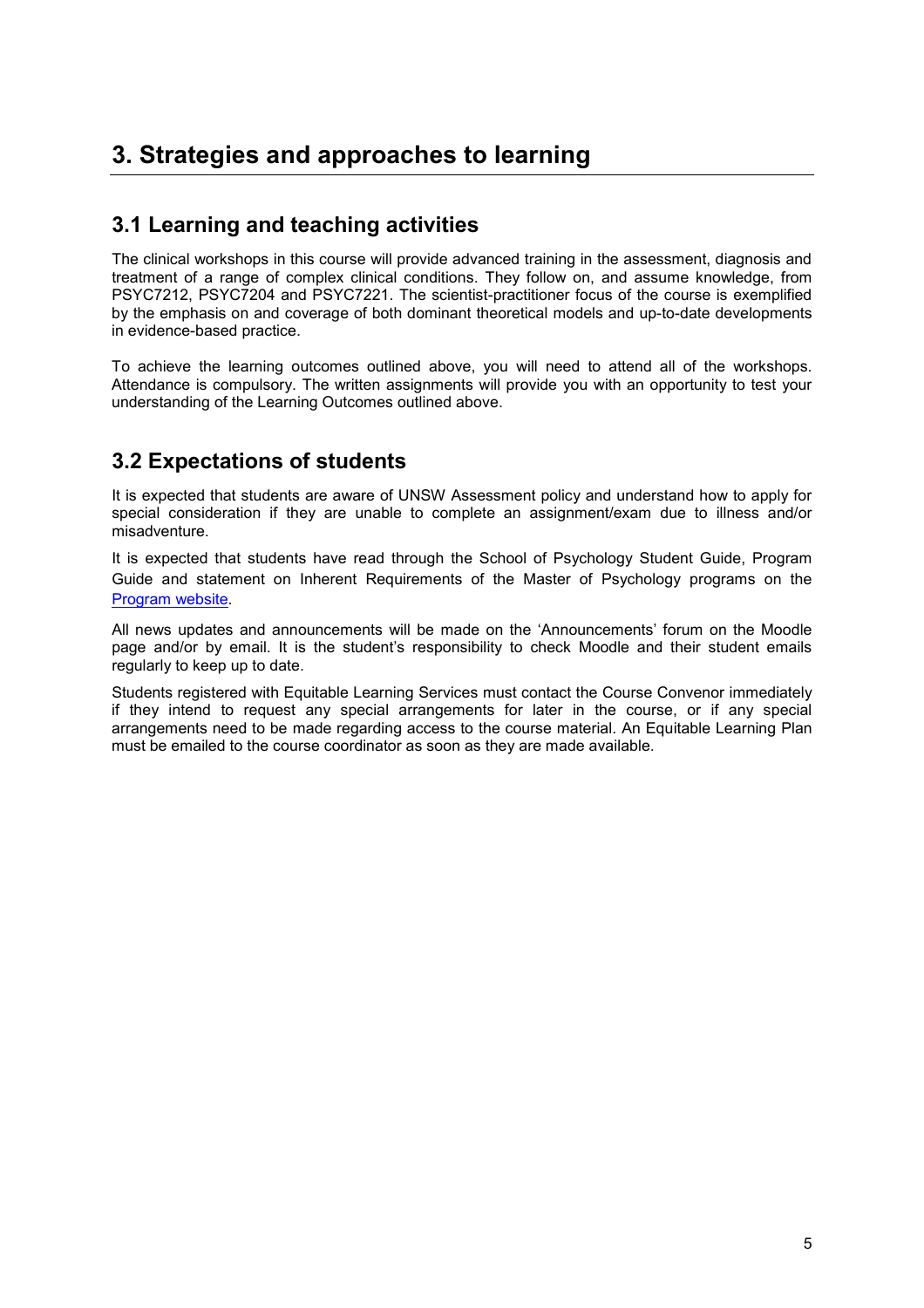### **4. Course schedule and structure**

This course consists of 23 hours of workshop material, which will be presented via workshop teaching.

All workshops for this course will have the same back-up Zoom link (below) for those who are unable to attend the training in person due to public health orders (e.g., required to self-isolate, having symptoms). Please inform the Course Convenor by email as soon as possible if the Zoom link needs to be used for any of the workshops. In such instances, it is the expectation that both video and audio functions need to be enabled by attendees for the duration of the training session.

<https://unsw.zoom.us/j/81269817425?pwd=ajFnbWtPVGJlbVZwSDFSSTdFOW9lZz09>

Password: 990853

| Date/Time                                        | <b>Workshop Topic (Presenter Initials)</b>                |
|--------------------------------------------------|-----------------------------------------------------------|
| 10/02/2022<br>10am - 4pm<br><b>MAT107</b>        | Substance Use Disorders (EK/ES)                           |
| 11/02/2022<br>9am -<br>12noon<br><b>MAT107</b>   | Bereavement (RB)                                          |
| 11/02/2022<br>1.30pm -<br>4pm<br><b>MAT107</b>   | Cross Cultural Considerations in Clinical Psychology (AN) |
| 16/02/2022<br>$2pm - 5pm$<br>MAT1616             | Working with Personality Disorders (TM)                   |
| 17/02/2022<br>$2pm -$<br>4.30pm<br><b>MAT303</b> | Working with Interpreters (BL + Interpreters AA & GA)     |
| 18/02/2022<br>10am - 4pm<br><b>MAT303</b>        | Psychosis (PW/AS)                                         |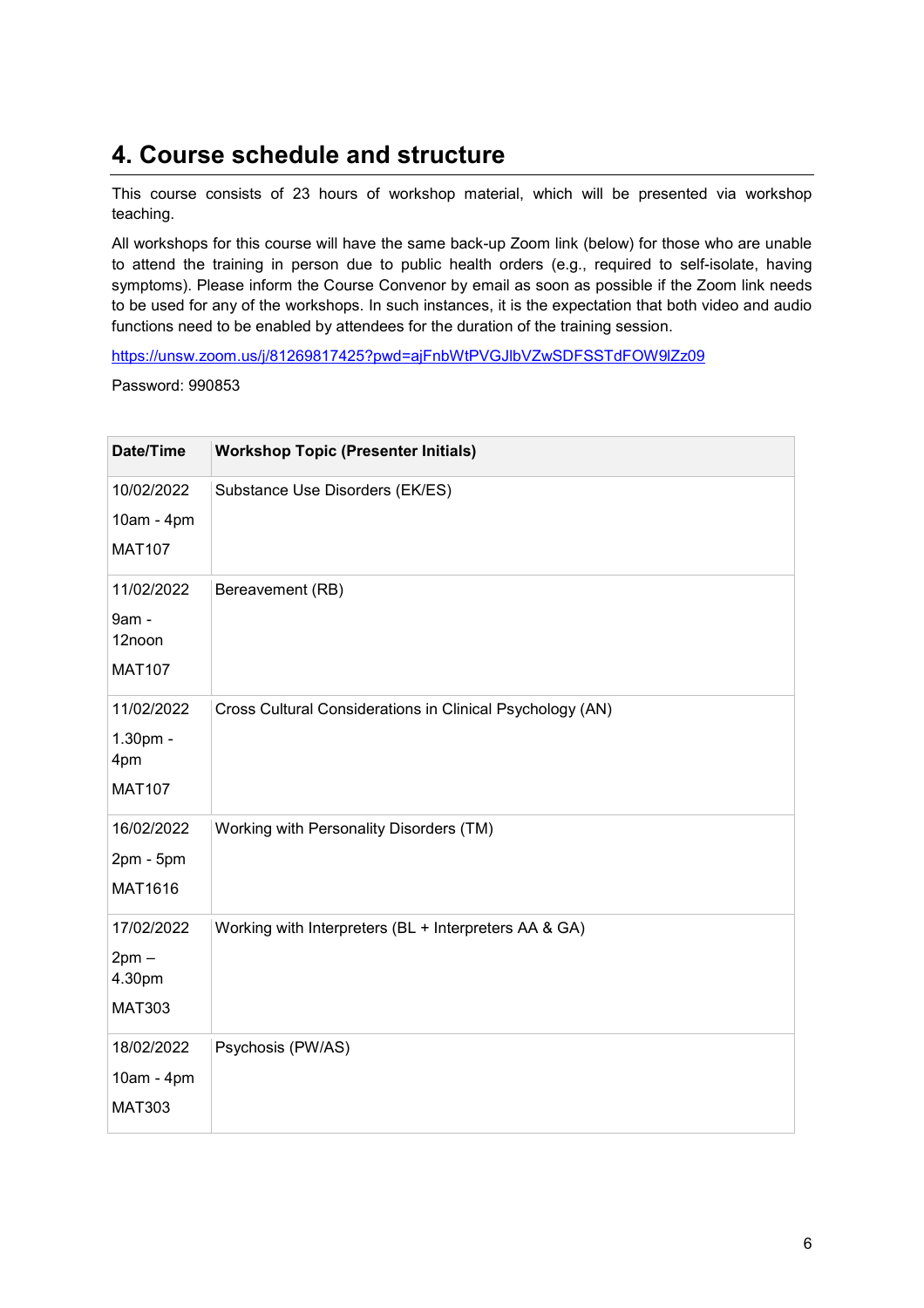### **5. Assessment**

#### **5.1 Assessment tasks**

All assessments in this course have been designed and implemented in accordance with UNSW Assessment Policy.

| <b>Assessment task</b>                                     | Length       | Weight     | <b>Mark</b> | Due date            |
|------------------------------------------------------------|--------------|------------|-------------|---------------------|
| <b>Assessment 1: Essay</b>                                 | 1500 words   | 30%        | /30         | 23/2/2022<br>Week 2 |
| <b>Assessment 2: Assessment &amp;</b><br>Intervention Plan | $2000$ words | 50%        | /50         | 9/3/2022<br>Week 4  |
| <b>Assessment 3: Thought Paper</b>                         | 500 words    | <b>20%</b> | /20         | 23/3/2022<br>Week 6 |

**Assessment 1:** Candidates will be provided with an essay question relating to the culturally responsive practice of Clinical Psychology.

**Assessment 2:** Candidates will be given a client case description and be asked to prepare an assessment and intervention plan. In this assignment candidates will be expected to describe how they would go about conducting an assessment, developing a case formulation and carrying out treatment for the client in the vignette. Candidates would be required to draw on the relevant theoretical and clinical literature to support the conceptual and empirical rationale for the approach they have outlined.

**Assessment 3:** Candidates will be asked to submit a thought paper on the intersection between evidence-based and culturally/contextually-sensitive clinical psychology practice.

**UNSW grading system:** <https://student.unsw.edu.au/grades>

**UNSW assessment policy:** <https://student.unsw.edu.au/assessment>

#### **5.2 Assessment criteria and standards**

Further details and marking criteria for each assessment will be provided to students closer to the assessment release date (see 4.1: UNSW Assessment Design Procedure).

#### **5.3 Submission of assessment tasks**

**Assessments:** In accordance with UNSW Assessment Policy written pieces of assessment must be submitted online via Turnitin. No paper or emailed copies will be accepted.

**Late penalties**: deduction of marks for late submissions will be in accordance with School policy (see: [Psychology Student Guide\)](https://moodle.telt.unsw.edu.au/course/view.php?id=63942).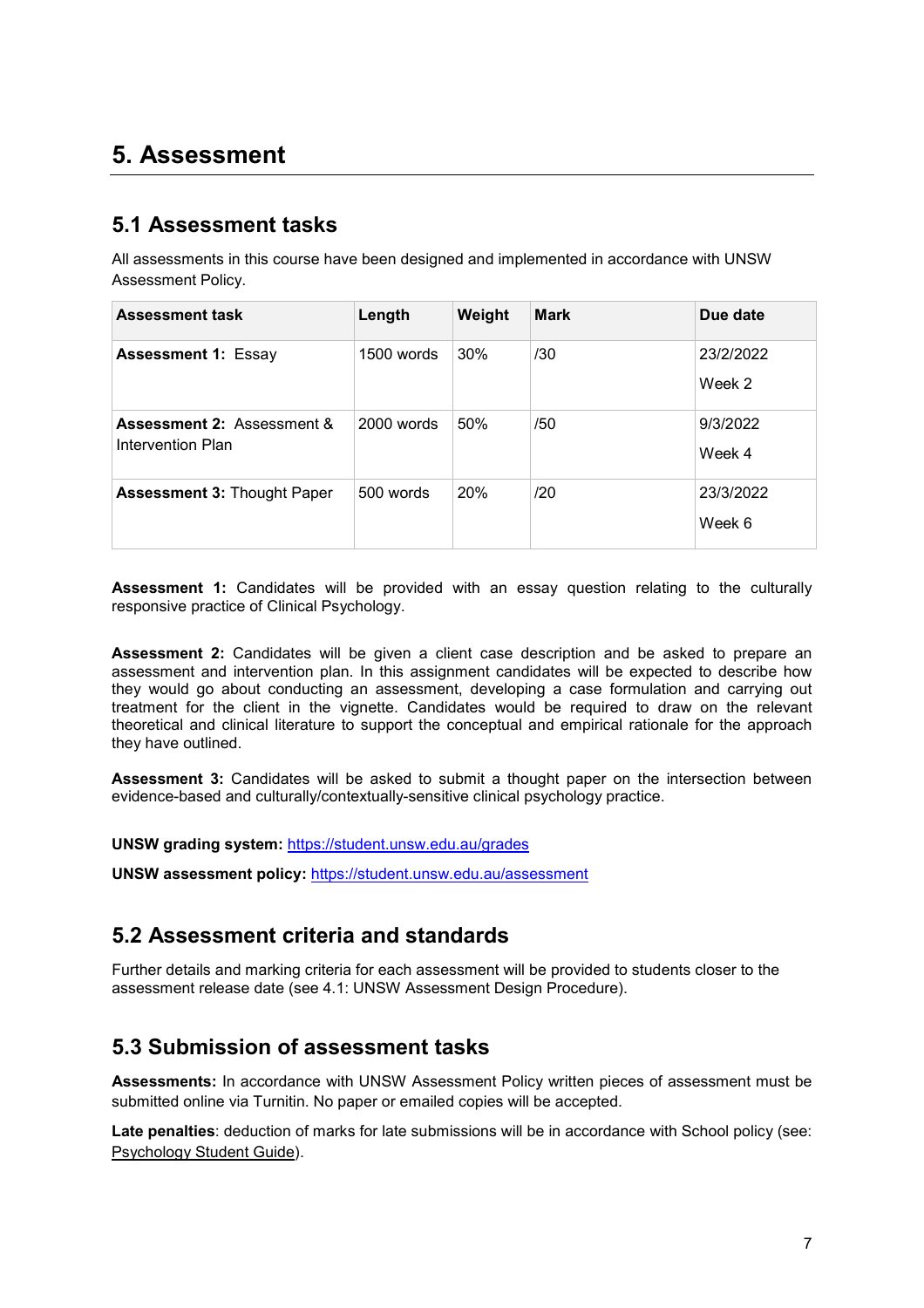**Special Consideration:** Students who are unable to complete an assessment task by the assigned due date can apply for special consideration. Students should also note that UNSW has a Fit to Sit/Submit rule for all assessments. If a student wishes to submit an application for special consideration for an exam or assessment, the application must be submitted prior to the start of the exam or before an assessment is submitted. If a student sits the exam/submits an assignment, they are declaring themselves well enough to do so and are unable to subsequently apply for special consideration. If a student becomes ill on the day of the exam, they must provide evidence dated within 24 hours of the exam, with their application.

Special consideration applications must be submitted to the online portal along with Third Party supporting documentation. Students who have experienced significant illness or misadventure during the assessment period may be eligible. Only circumstances deemed to be outside of the student's control are eligible for special consideration. Except in unusual circumstances, the duration of circumstances impacting academic work must be more than 3 consecutive days, or a total of 5 days within the teaching period. If the special consideration application is approved, students may be given an extended due date, or an alternative assessment/supplementary examination may be set. For more information see [https://student.unsw.edu.au/special-consideration.](https://student.unsw.edu.au/special-consideration)

**Alternative assessments**: N/A.

#### **5.4. Feedback on assessment**

Feedback on all pieces of assessment in this course will be provided in accordance with UNSW Assessment Policy.

| <b>Assessment</b>              | When      | Who                 | Where        | How     |
|--------------------------------|-----------|---------------------|--------------|---------|
| Essay                          | 9/3/2022  | Angela<br>Nickerson | Email/Moodle | Written |
| Assessment & Intervention Plan | 23/3/2022 | Chien Gooi          | Email/Moodle | Written |
| <b>Thought Paper</b>           | 6/4/2022  | Chien Gooi          | Email/Moodle | Written |

### **6. Academic integrity, referencing and plagiarism**

The APA ( $7<sup>th</sup>$  edition) referencing style is to be adopted in this course. Students should consult the publication manual itself (rather than third party interpretations of it) in order to properly adhere to APA style conventions. Students do not need to purchase a copy of the manual, it is available in the library or online. This resource is used by assessment markers and should be the only resource used by students to ensure they adopt this style appropriately:

#### **[APA 7th edition.](https://apastyle.apa.org/products/publication-manual-7th-edition)**

**Referencing** is a way of acknowledging the sources of information that you use to research your assignments. You need to provide a reference whenever you draw on someone else's words, ideas or research. Not referencing other people's work can constitute plagiarism.

Further information about referencing styles can be located at <https://student.unsw.edu.au/referencing>

**Academic integrity** is fundamental to success at university. Academic integrity can be defined as a commitment to six fundamental values in academic pursuits**:** honesty, trust, fairness, respect,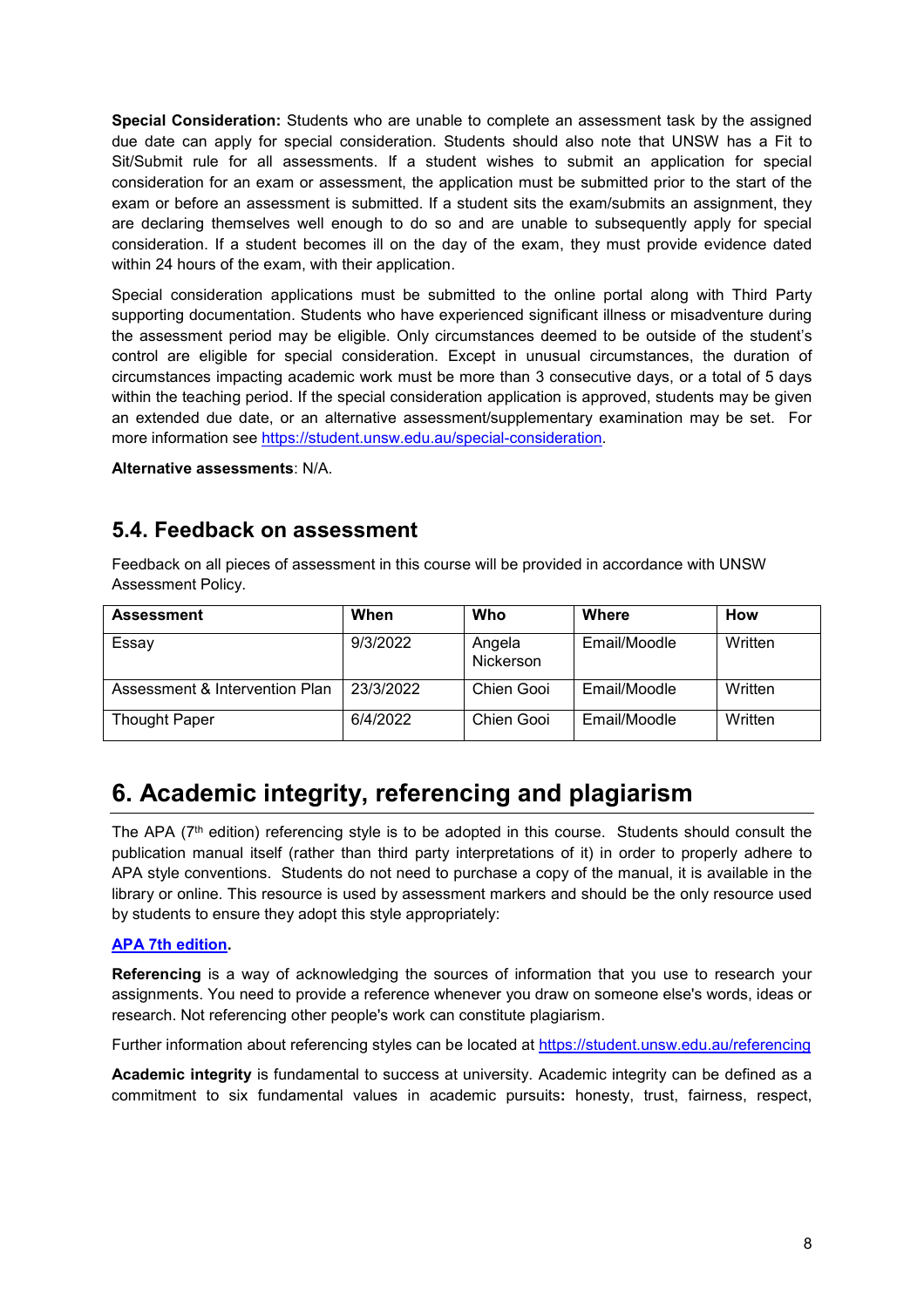responsibility and courage.*[1](#page-8-0)* At UNSW, this means that your work must be your own, and others' ideas should be appropriately acknowledged. If you don't follow these rules, plagiarism may be detected in your work.

Further information about academic integrity and **plagiarism** can be located at:

- The *Current Students* site <https://student.unsw.edu.au/plagiarism>*,* and
- The *ELISE* training site <http://subjectguides.library.unsw.edu.au/elise/presenting>

The *Conduct and Integrity Unit* provides further resources to assist you to understand your conduct obligations as a student: [https://student.unsw.edu.au/conduct.](https://student.unsw.edu.au/conduct)

## **7. Readings and resources**

| <b>Textbook</b>                   | No set text                                                                          |
|-----------------------------------|--------------------------------------------------------------------------------------|
| <b>Course information</b>         | Available on Moodle                                                                  |
| <b>Required readings</b>          | Readings provided by lecturers on Moodle<br>٠<br>School of Psychology Student Guide. |
| <b>Recommended internet sites</b> | <b>UNSW Library</b>                                                                  |
|                                   | <b>UNSW Learning Centre</b>                                                          |
|                                   | <b>ELISE</b>                                                                         |
|                                   | <b>Turnitin</b>                                                                      |
|                                   | <b>Student Code of Conduct</b>                                                       |
|                                   | Policy concerning academic honesty                                                   |
|                                   | <b>Email policy</b>                                                                  |
|                                   | <b>UNSW Anti-racism policy statement</b>                                             |
|                                   | <b>UNSW Equity and Diversity policy statement</b>                                    |
|                                   | <b>UNSW Equal opportunity in education policy statement</b>                          |

### **8. Administrative matters**

The **School of Psychology Student Guide** contains School policies and procedures relevant for all students enrolled in undergraduate or Masters psychology courses, such as:

- Attendance requirements
- Assignment submissions and returns
- Assessments

j

- Special consideration
- Student code of conduct
- Student complaints and grievances
- **Disability Support Services**

<span id="page-8-0"></span><sup>&</sup>lt;sup>1</sup> International Center for Academic Integrity, 'The Fundamental Values of Academic Integrity', T. Fishman (ed), Clemson University, 2013.